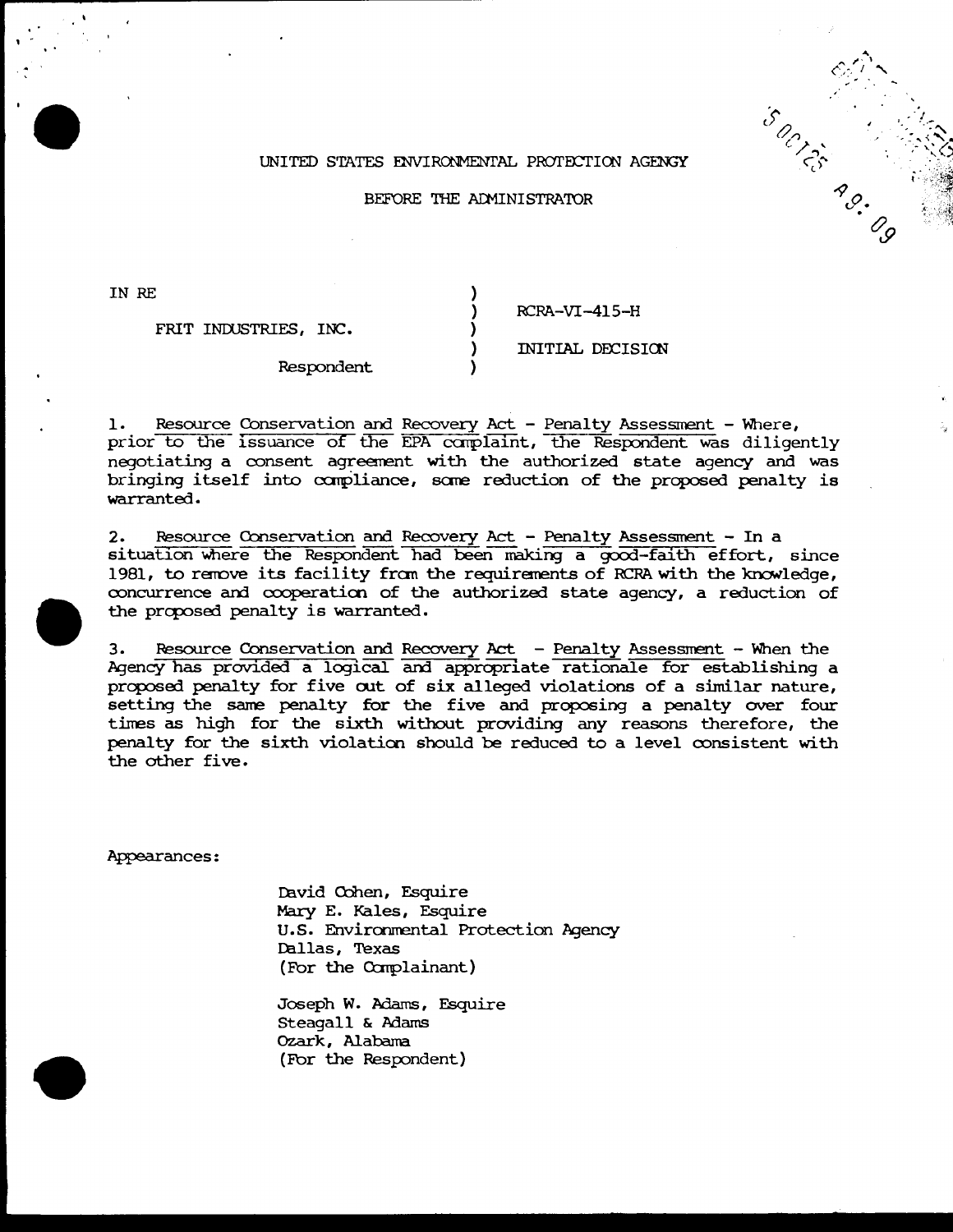#### INITIAL DECISION

 $\mathbf{r}_i^{\dagger}$ 

This is a proceeding under the Solid Waste Disposal Act, as amended by the Resource Conservation and Recovery Act of 1976, as amended, (hereafter "RCRA"), Section 3008, 42 U.S.C. 6928 (Supp. IV 1980), for assessment of a civil penalty for alleged violations of the requirements of the Act, and for an order directing compliance with those requirements. I This proceeding was instituted by a carplaint and carpliance order against Frit Industries, Inc., (hereinafter "Frit") issued by the United Stated Environmental Protection Agency, Region VI, (hereafter "EPA" or "the Agency") on August 21, 1984.

The complaint alleged that Frit is a generator of hazardous waste and an owner or operator of a hazardous waste management facility located in Airport Industrial Park, Walnut Ridge, Arkansas, Which is used for the treat-Irent, storage, or disposal of hazardous wastes as those tenns are defined in 40 CFR  $\S$  260.10. The complaint further states that the Respondent, Frit Industries, having made the necessary filings and notifications in 1980 and 1981 enjoys what is known as interim status under the Act and regulations and is, therefore, subject to the rules and regulations governing hazardous waste facilities. At an inspection done by the State agency on or about May 31, 1984 it was determined that the facility had violated several provisions of the regulations, to wit, they had no waste anaylsis plan on file, had

Section 3008(g): "Any person Who violates any requirerent of this subtitle (C) shall be liable to the United States for a civil penalty in an amount not to exceed \$25,000 for each such violation. Each day of such voilation shall, for purposes o this subsection, constitute a separate violation. SUbtitle C of RCRA is codified in Subchapter III, 42 u.s.c. 6821-6931.



lpertinent provisions of Section 3008 are:

Section 3008 (a)(l): "(W)henever on the basis of any information the Administrator determines that any person is in violation of any requirement of this subtitle (C) the Administrator may issue an order requiring compliance immediately or within a specified time.  $\cdots$ ."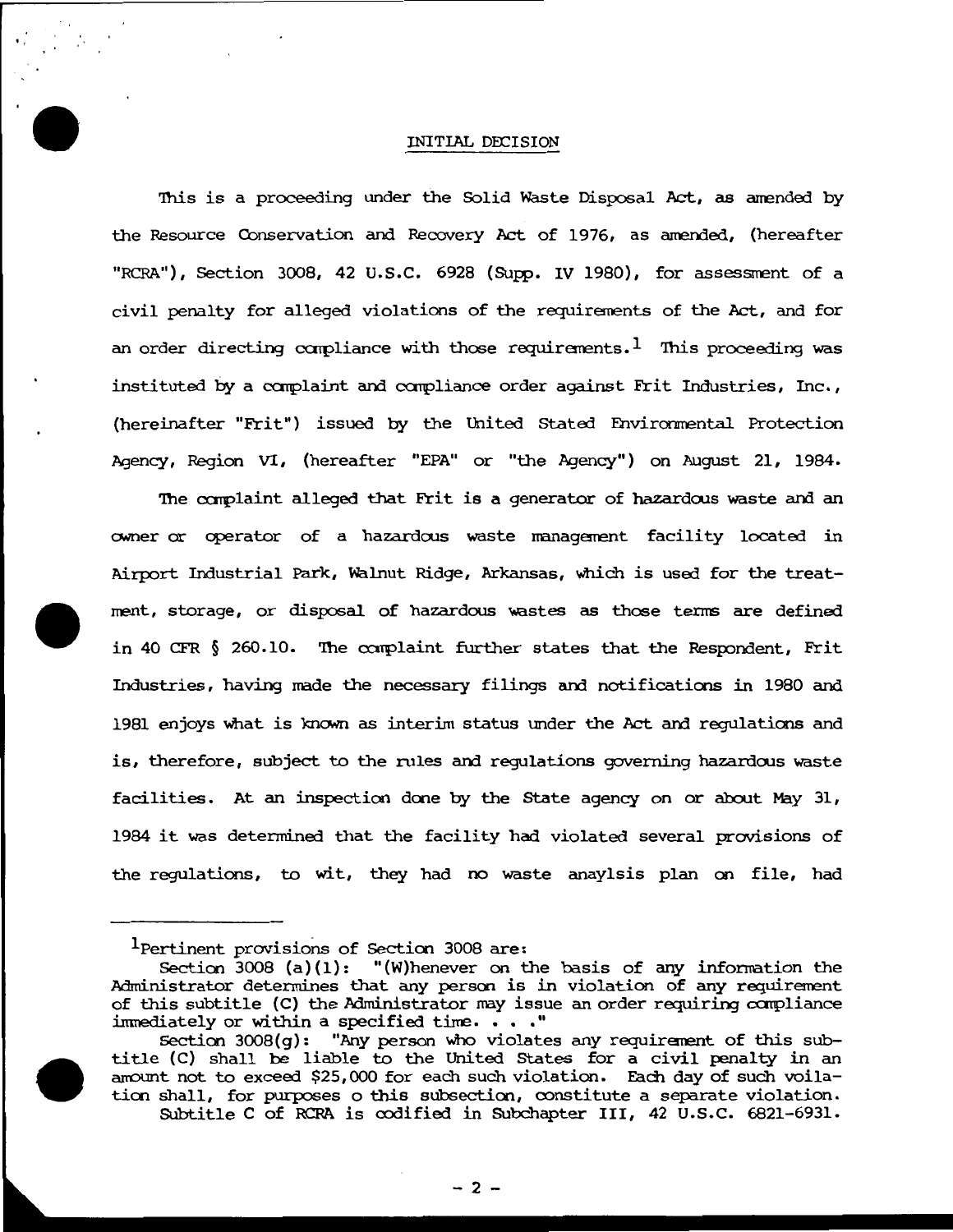inadequate security, had not developed an inspection schedule, had not developed a personnel training program, did not have a contingency plan, did not have closure financial assurance nor financial assurance for sudden accidental occurrences or for non-sudden accidental occurrences, and had failed to prepare and have on file a closure plan for its facility. 'Ihe complaint proposed to assess a civil penalty of \$21,750.00 against Frit for the above enumerated violations. The Respodent filed an answer which for the most part admitted the violations set forth in the complaint but pled mitigating circumstances which it felt should result in a substantial reduction or the elimination of the proposed penalty. The answer did deny that there was inadequate security on the premises.

Following the exchange of pre-hearing information and an opportunity for the parties to settle this matter without further litigation, a Hearing thereon was had in Little Rock, Arkansas on April 15, 1985. Following the Hearing, each party submitted proposed findings of fact, conclusions of law and briefs in support thereof. On consideration of the entire record and the subnissians of the parties, a penalty of \$7,950.00 is assessed and <sup>a</sup> carpliance order is issued. All proposed findings of fact, notions or suggestions inconsistent with this decision are hereby rejected.

#### Factual Background

Frit Industries owns and operates a facility in Walnut Ridge, Arkansas at which it formulates and manufactures micro-nutritional additives to be blended with fertilizer which is ultimately sold to the farm community of the Nation. This facility receives as raw materials a variety of substances 'which contain trace elements of lead, cadmium, zinc, and so forth, 'which are the ingredients which are ultimately added to the fertilizer as required

- 3-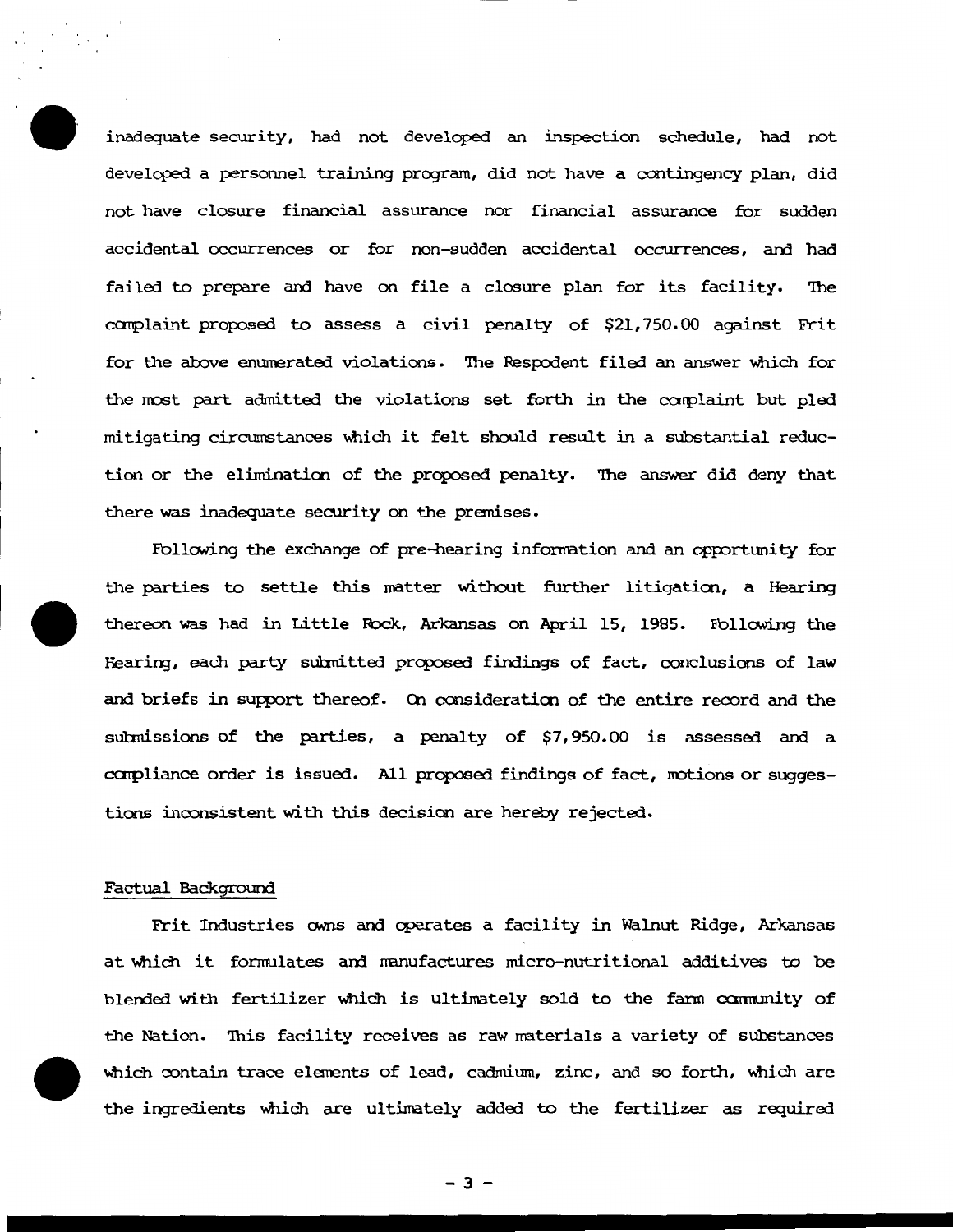mineral nutrients. Sane of the naterials they receive fran outside manufacturers include bag hoose dust resulting fran the smelting of lead, bronze, zinc and other ferroos and non-ferrous metals. 'Ihis naterial is ccnsidered a hazardoos waste by EPA and is a listed waste due to its content of lead. 'Ihe raw materials used by the facility are usually shipped in bulk form and consist of dry granules, powders and dust.

At the time the facility filed its Part A application and notification under the Act it felt that, for the most part, its activities did not involve the handling or processing of hazardous waste and it immediately set upon a course of action to place its facility outside the perview of the RCRA and its associated regulations. In furtherance of this intent, the facility advised the Arkansas State agency, which at that point in time had Phase I authorizaticn to administer the RCRA program in the State of Arkansas, that it intended to stop receiving, as raw naterials, any manifested hazardoos waste and would consume the remaining stock of those wastes on its facility no later than October 8, 1981. '!his intention was ccmnunicated to the State agency and the agency agreed that if they would cease such activity they 'WOUld, in fact, be outside the perview of the Act and need not pursue the additional requirements under the regulations. Fran 1981 until 1983, the facility engaged in a series of crnmunications and negotiations with the Arkansas State agency, sane of Which is confusing, at best. '!here was sane concern expressed by the State agency about varioos treatment ponds and waste piles on the Respondent's premises which they felt might also cause them to be regulated by RCAA. 'Ihe Respondent had these various areas sanpled and analyzed and the consensus seem to be that they did, in fact, not contain any contaminates to the extent recognized by the regulations and, therefore, it was at one point in time apparently conceded by the State agency that the

- 4-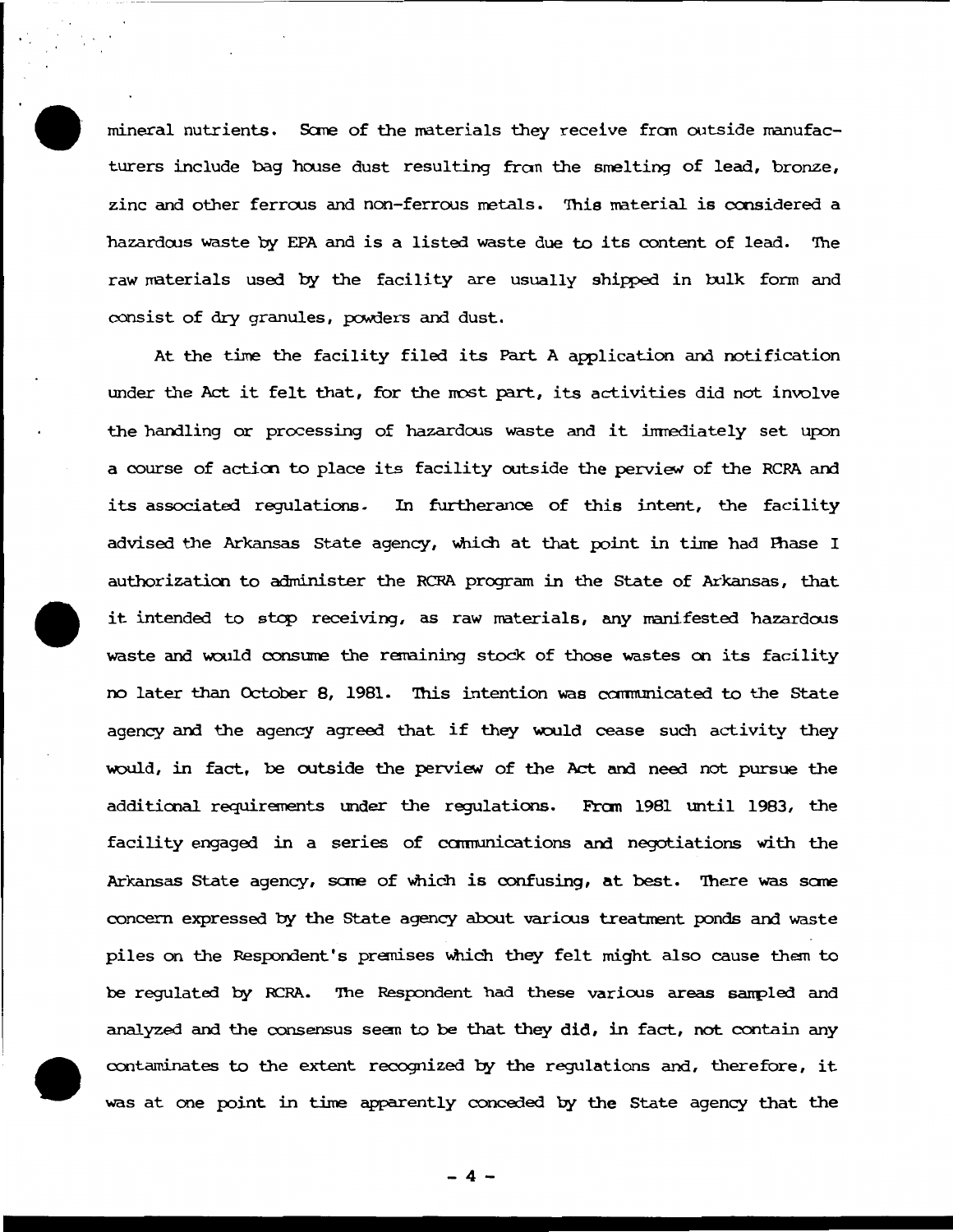facility may, in fact, not be requlated by RCRA. The facility also advised the State agency on several occasions during this period that it wished to withdraw/have rescinded its Part A application and no longer be pennitted under the Act.

On July 13, 1983, an inspection of the Respondent's facility was conducted by the State agency and various violations were noted. By letter dated Cctober 21, 1983 the State agency advised the facility that it ccnsidered it to be a hazardous waste generator which stores and treats hazardous wastes and required the setting of a schedule of compliance to meet the deficiencies cited in the inspection report and asked that the facility file its Part B application. On November 8, 1983, a long and detailed meeting was had between the Arkansas Department of Pollution Control and Ecology and the Respondent to discuss what the next step should be. Up until this point, the facility assurred that it was not regulated by RCRA since it had not received any manifested hazardous wastes since 1981 and had, in its judgement, satisfied the concerns of the State agency about several of the other activities engaged in at its plant. Farly on in this meeting, the facility was apparently shocked to discover that even though it had ceased receiving as raw materials any manifested wastes, it had a responsibility to analyze all wastes that it received whether it was manifested under the Act or not to determine if, in fact, it was hazardous. The primary contention in this regard seemed to be the bag house dust received from the I. Shuman Company of Chio which had certified to Frit that its materials were not hazardous and had never shipped them under a manifest. The State agency investigated the situation and determined that the bag house dust was hazardous and that the Respondent had the responsibility for determining whether or not all of its received raw materials were hazardous under the Act and could not simply rely on the fact

 $-5-$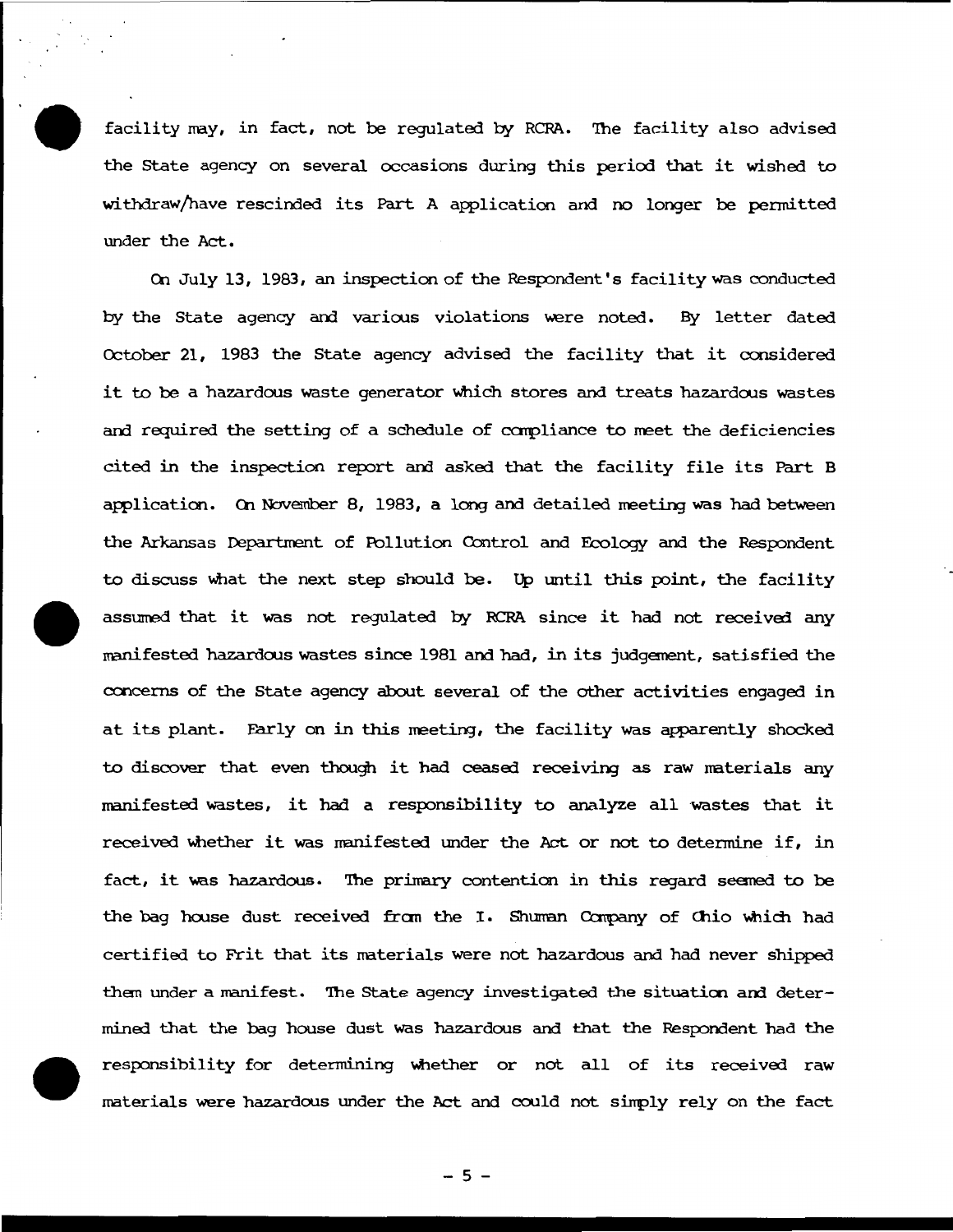that they did not come into the plant under a manifest. When advised of this fact the Respondent was forced to completely change its approach to the problem since although it could proceed with its processes readily without some of the manifested wastes, it could not eliminate all of the raw materials that the State agency identified as being hazardous and still stay in business.

'Therefore, the carpany at the meeting advised the State agency that they would immediately hire a consultant and take all steps necessary to come into ccnpliance with RCRA and the notion of establishing a schedule for such compliance was discussed at this meeting.

Pursuant to the instructions of the state agency, the Respondent shortly thereafter provided the Agency with a compliance schedule and, through its consultant, immediately proceeded to take the necessary steps to come into compliance with RCRA. At this meeting or shortly thereafter, the State advised the Respondent that in order for them to continue in operation they would have to sign a consent agreement with the State agency which included not only the above-mentioned compliance schedule but a penalty provision and that this agreement must be ultimately signed by both the State agency and the Respondent in order for it to be effective.

Since the Respondent knew what it was that it had to do in order to come into compliance, it immediately authorized its consultant to proceed with speed to prepare all the necessary documents and obtain all the necessary insurance and other paper materials necessary for it to comply with the regulations. Shortly thereafter, the attorney for the State agency nailed to the Respondent a proposed draft of the compliance order. Several of the findings of fact contained therein were thought by the Respondent to be inaccurate and the notion of admitting that it violated the Act and paying the penalty appeared to the Respondent to be unduly harsh and in conflict with its

- 6-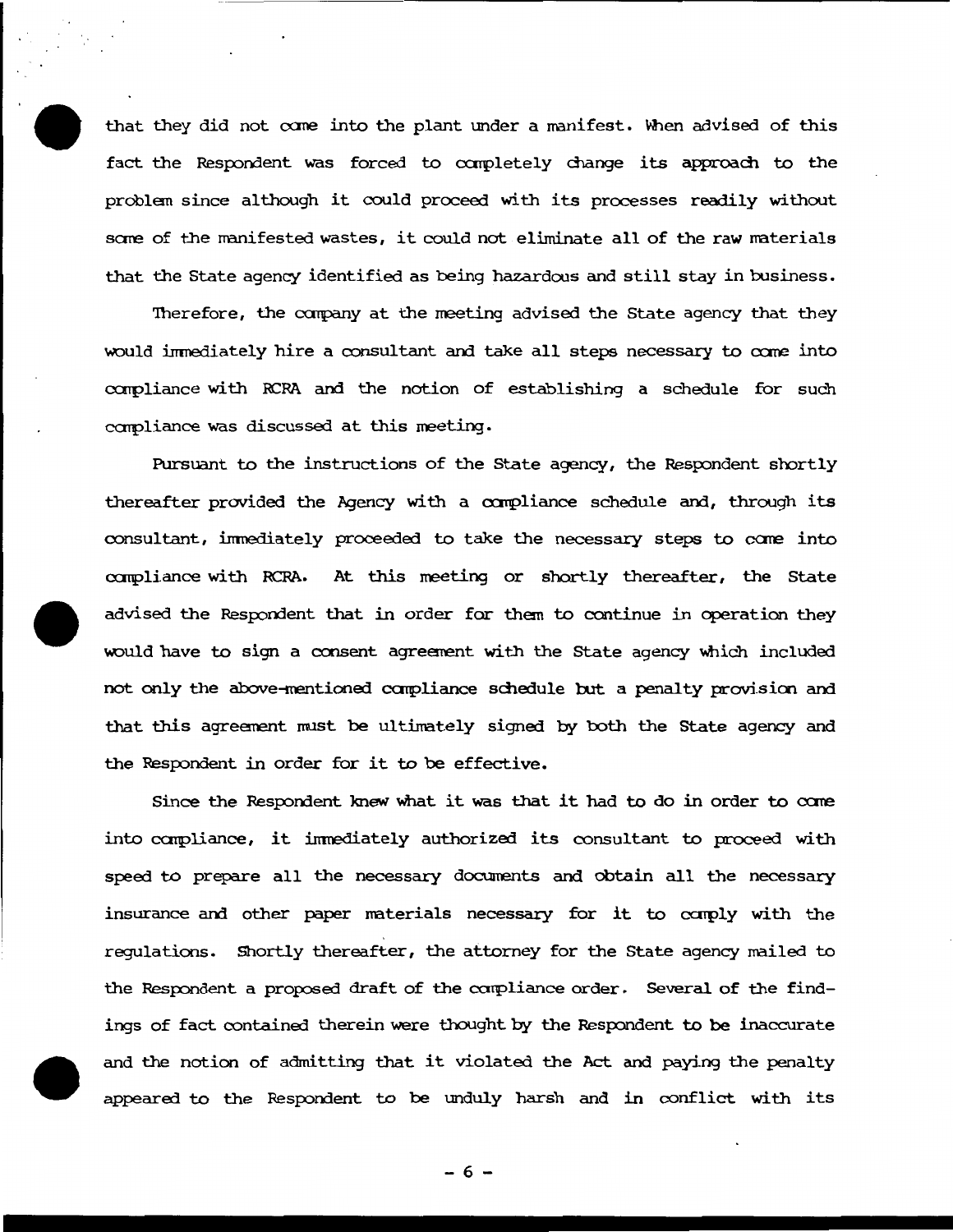historical dealings with the State agency. The Respondent made some modifications to the proposed consent document and returned it to the State agency with the request that it review it and advise them if it had any problems with the changes that the Respondent had made. By this time we are into January and February of 1984 and on January 24, 1984, the State of Arkansas received final authorization to administer the RCRA program in the State. During January and February 1984, when the Respondent was attempting to comply with the requirements of the State of Arkansas it was advised apparently informally, that its file had been sent to EPA Region VI for investigation and possible enforcement activities by the Federal Agency.

On May 18, 1984, Region VI EPA sent a § 3007 letter to the Respondent requesting that they provide the Agency with a long list of answers to a variety of questions purportedly having to do with their facility.  $\S$  3007 of the Act authorizes the Agency to request information from a hazardous waste facility, the answers to which must be provided under penalty of law. The facility answered all the questions in the 3007 letter which it felt were relevant to its operation and such reply was mailed on June 21, 1984. The Agency, thereafter, filed the above-mentioned complaint and compliance order against the Respondent on August 31, 1984.

Prior to the issuance of the 3007 order by EPA, the Respondent believed it was still negotiating a consent agreement with the State agency and was, in fact, at the time of the 1984 inspection in compliance with the time frames set forth in its schedule previously filed with the State agency, with the exception of one minor item.

Just what caused the State agency to forward Frit Industries' file to Region VI EPA is unclear from this record. There had been suggestions that it was done at the request of EPA that the State agency send it some

 $-7-$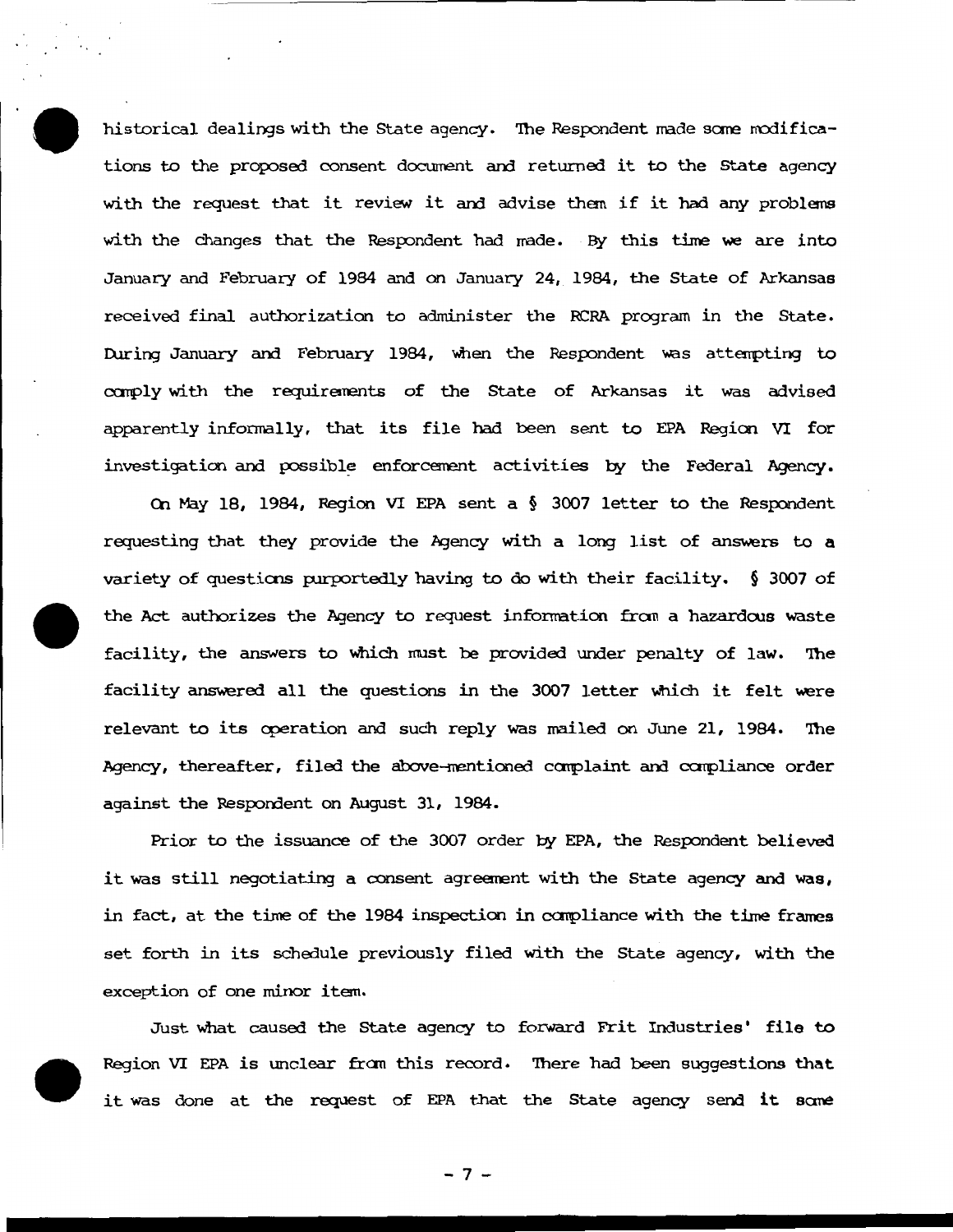troublesome cases so it with its larger resources could assist the State in dealing with them. There was testimony in the record to the effect that the attorney for the State agency, after having discussed the proposed consent order with an official of Frit Industries felt, that since the facility had serious problems with the penalty aspects of the proposed consent agreement and the fact that it would also have to admit liability for violations of the Act, no consent order would ultimately be executed between the State and Frit Industries. Since the negotiations on the final language on the consent agreerrent between the State agency and Frit Industries was in its early stages, it occurs to me that it might have been premature on the part of the State attorney to assune that sinply because there was scme objections raised as to certain portions of the consent agreement that no agreement would ultimately be executed. In any event, no consent agreement was ever executed between the State agency and Frit Industries primarily for the reason that the State turned over the Frit file to EPA before such execution could occur.

Inmediately prior to the hearing, the parties executed a stipulaticn of facts which is hereby adopted as a partial finding of fact and attached hereto as Exhibit A.

### Discussion

Essentially, what happened in this case was that the Respondent, from the outset, intended to so operate its facility as to avbid being regulated under RCRA. Given the ccrnplexity of that Act and the regulations prarulgated thereunder one could hardly blame the Respondent for not wishing to place itself under its requirements. The Respondent in my judgement was embarked on a good-faith effort to rerrove its facility fran the purview of the Act and was doing so with the knONledge and concurrence of the State agency Which at that

- 8-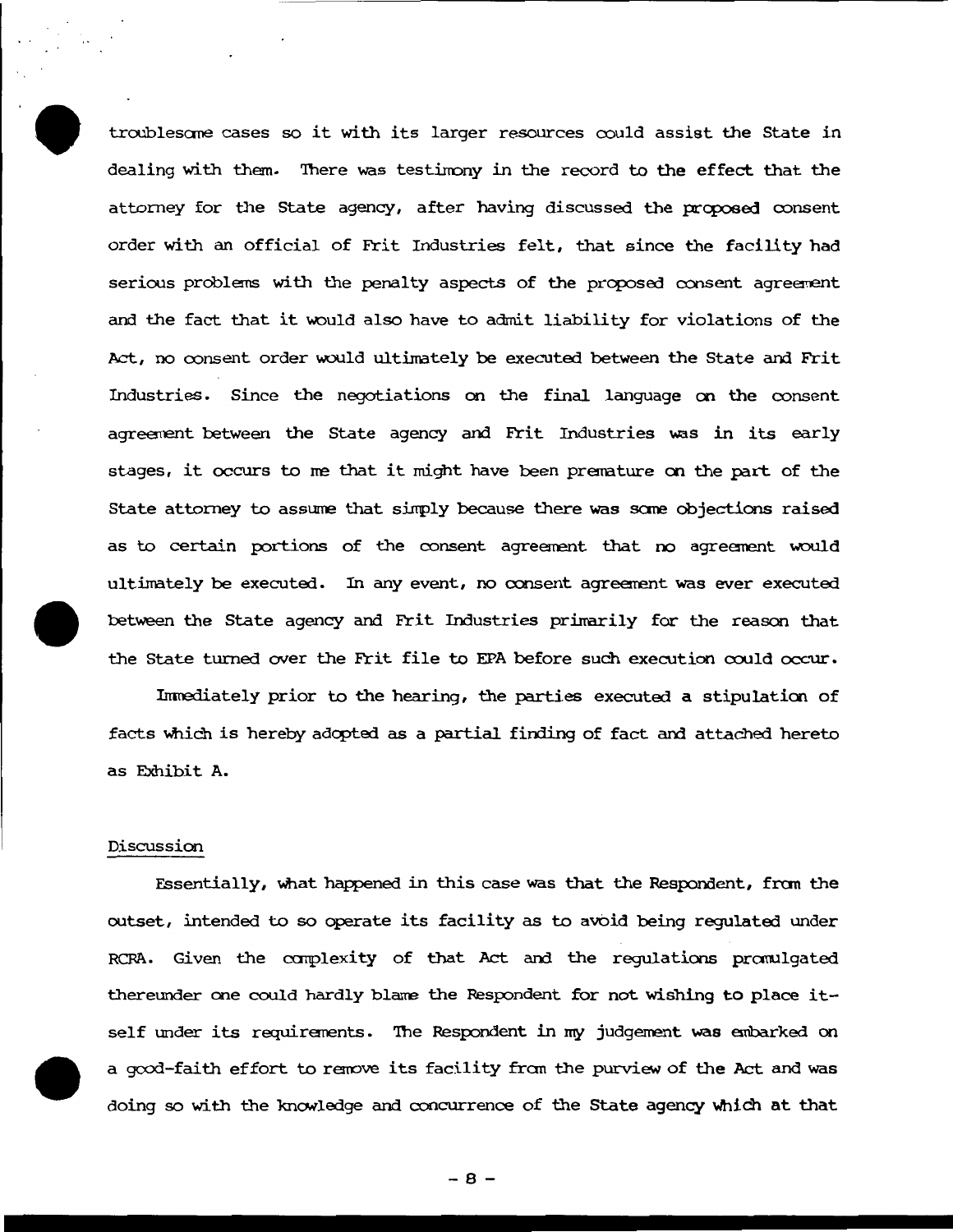time had responsibility for requlating the facility's activities. The record reveals that just about everytime the facility felt that it had satisfied all of the State's objections and concerns a new issue would pop up which had to be addressed and ultimately resolved. It is also apparent fran this record that for the rrost part the Respondent was dealing with Mr. Mike Bates of the State agency who is the hazardous waste supervisor of the Compliance and Technical Assistance Branch. Since various requirements under the Act and the regulations becare due at different dates as time goes by, other State officials Who have responsibility for that particular aspect of the regulations would send notification to the Respondent that certain documents were now required to be filed apparently unbeknowst to other State officials which whom the Respondent had historically dealt. The Respondent up until the fateful meeting in cctober of 1983, felt that it was proceeding diligently and with same success in its efforts to get the facility deregulated and have its pennit application withdrawn. As indicated above, the facility could continue to operate with little difficulty by eliminating the raw naterials it felt were hazardous and it was only upon being advised that not only those materials but a vast najority of the other materials it was receiving would also be considered hazardous whether or not they came to the facility under a RCRA manifest or not, that the Respondent decided that it must completely reverse its previous intentions and immediately take Whatever steps were necessary to bring it into compliance with RCRA.

The requirements that the Respondent would have had to comply with in order to satisfy the State agency consisted primarily of preparing analysis plans, waste handling instruction manuals for its employees, inspection schedules, contingency plans, and the obtaining of the necessary insurance in

- 9-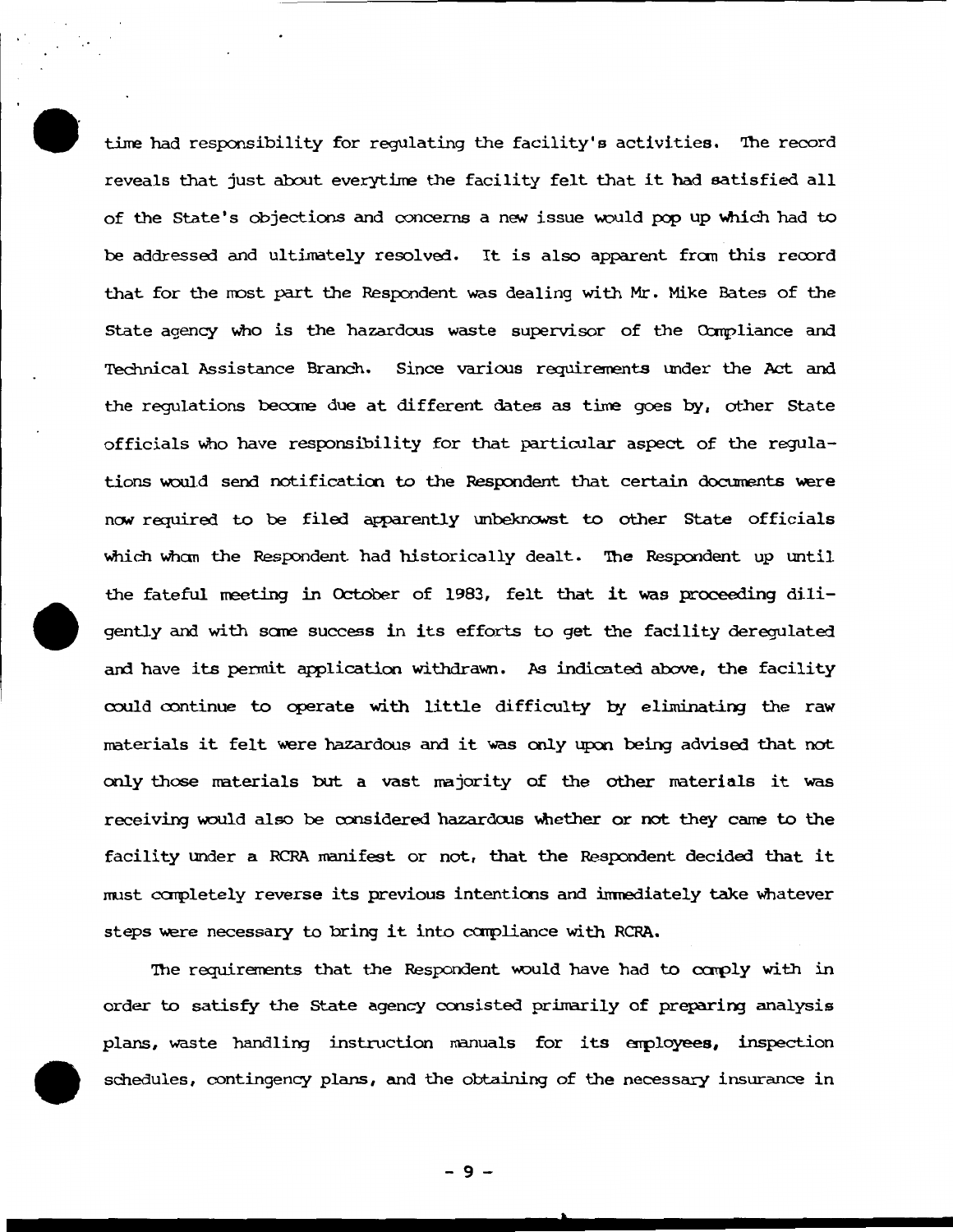the format required by the State agency. It also would have had to prepare a closure plan. The point of this particular dissertation is to highlight the fact that the only things that the facility lacked in order to comply with the RCRA regulations was the preparation of certain documents and other paper activities. They were not operating their facility in such a manner as to pose a hazard to the environment or to human health but rather the activities which they had been consistently engaging in were for the most part simply not documented in the manner required by the requlations. The facility was, at the time of the later inspection and at the time the EPA complaint was issued, in the process of preparing all of the documentation required by the State agency and which was the subject of the compliance schedule and ultimate consent agreement which it was planning to execute with the State.

Nothing contained herein should be taken to suggest that the Court deems a paper violation to be non-important in the context of the Act and its regulations but rather simply to put this particular case in perspective so that one can get an accurate picture as to just what posture the Respondent was in at the time the EPA complaint was issued. As pointed out by several of the Respondent's witnesses at the trial, the materials which it utilizes in the manufacture of its final product are deemed by the Agency to be hazardous primarily because of their content of certain heavy metals. These witnesses pointed out that the facility also utilizes sulfuric acid and anhydrous ammonia which are extremely hazardous to humans that may come in contact with them but these materials are not even regulated under the Act. Given this situation, the Respondent arqued that the violations cited by the Agency and the amount of the penalty proposed to be levied against it are unreasonable and should either be eliminated or substantially reduced.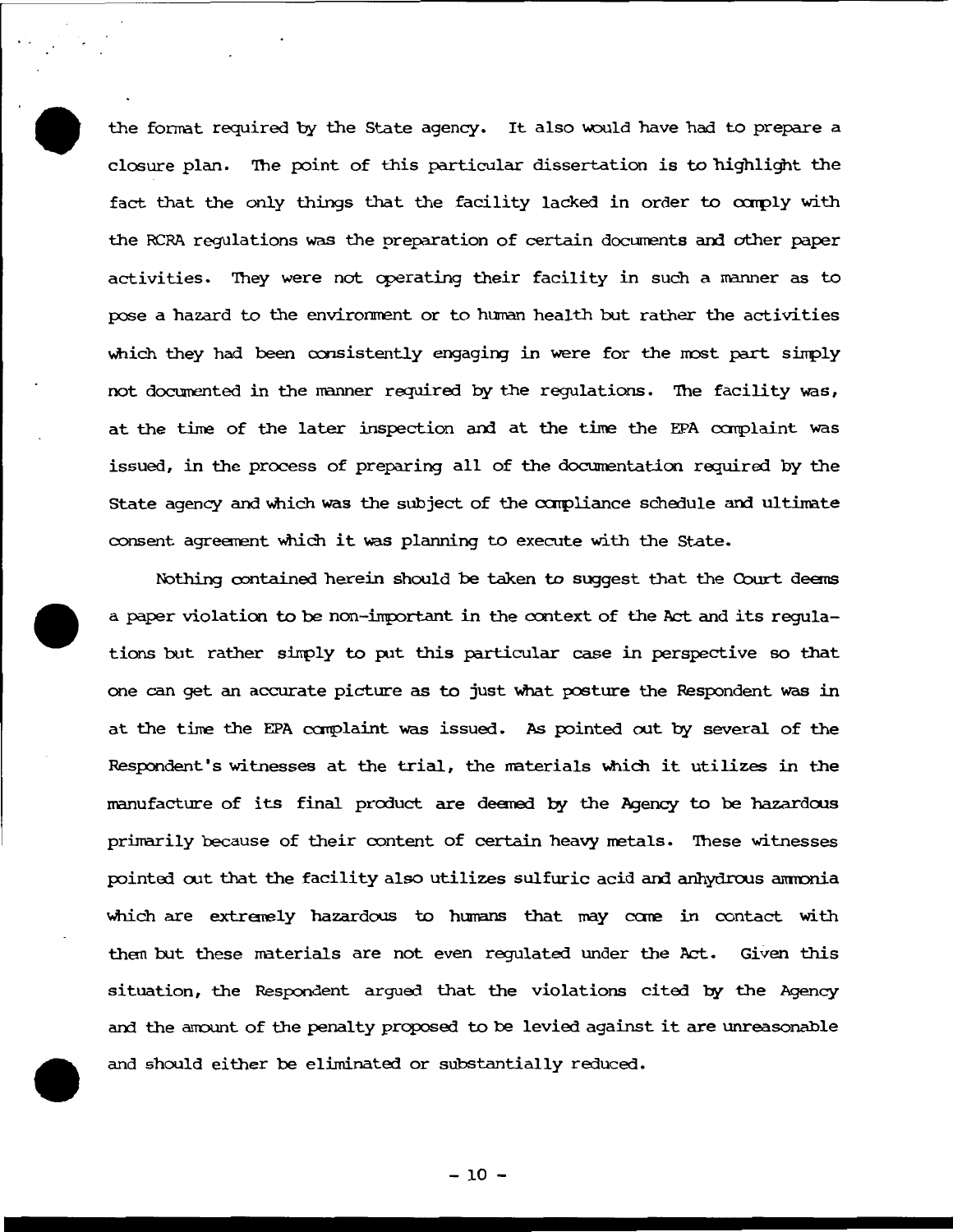Although the State inspection report did note that it had some concerns about the way in which the Respondent stored and handled some of the hazardous materials on its premises such allegations were not the subject of any citation in the ccnplaint nor did they play a part in the calculation of the penalties ultimately suggested by the Agency.

### The Proposed Penalties

At the Hearing, the Agency offered a witness who made the actual penalty calculations which appeared in the complaint. This witness testified that he identified the violations for which the Agency proposed to assess penalties based on examination of two primary sources of information. One was the response to the  $§$  3007 letter that the facility had provided to the Agency pursuant to its request and the other was the inspection report filed by the State agency, which accompanied the file ultimately forwarded to EPA for enforcement. The witness stated that in calculating the penalties involved, he utilized the Agency Final RCRA Civil Penalty Policy issued on May 8, 1984. He described this document and how it was structured and then addressed each of the violations in turn.

I will discuss the following violations as a group since the Agency essentially treated them the same in terms of the proposed penalty. These violations are: failure to have a waste analysis plan, no inspection schedule no personnel training document, no contingency plan, and failure to have financial assurances for the variety of events that the regulations identify. In each of these five categories, the Agency witness who developed the penalties determined that, looking at the matrix which appears in the abovenentioned Final Civil Penalty Fblicy, the potential for hann in each instance was minor, apparently due to the nature of the wastes involved and major in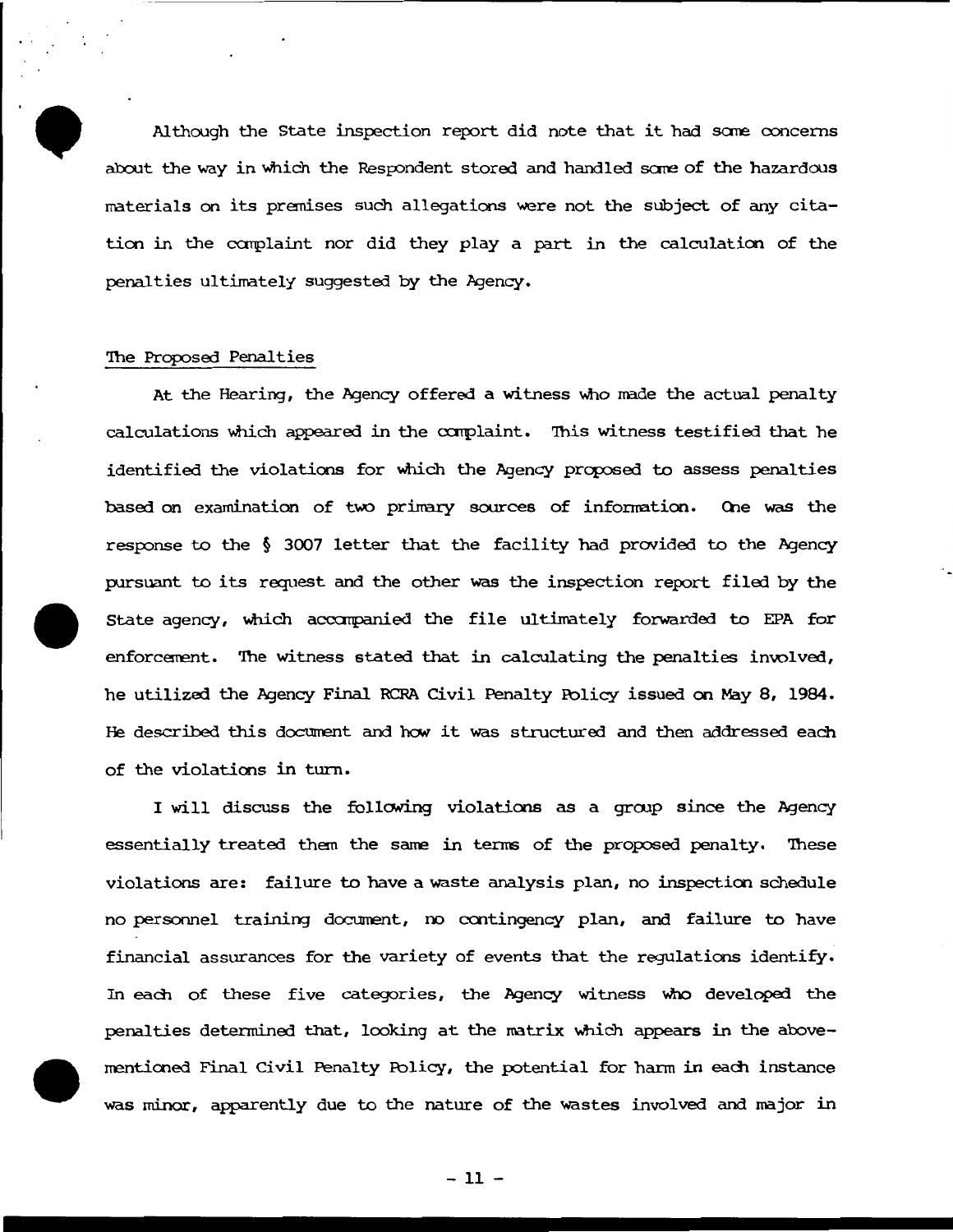the category of extent of deviation from requirements. The witness stated that his reasons for choosing the major categories in the extent of deviation from the requirement axis of the matrix was that in each instance the Respondent had admitted at the time of the 1984 inspection, it had not prepared any of the above-mentioned documents nor did it have the required insurance. The witness' theory was, since there was in each instance a complete absence of any of the required materials, the deviation from the requirements of the requlations was in the major category. Had the Respondent actually prepared the documents but they had been deemed to be deficient in some regard, the penalty policy would suggest that either a moderate or minor category be chosen since there was some attempt on the part of the facility owner to abide by the requirements of the regulations. Reference to the matrix as it appears in the penalty policy advises that the range of suggested penalties in a situation where the potential for harm are minor and the extent of deviation is major shows a range of dollar amounts from \$1,500.00 to \$2,999.00. In each instance the EPA witness choose the mid-range of these two numbers which is \$2,250.00. Apparently this decision is consistent with Agency policy where there are no other factors which would cause the Agency to choose the higher or lower range of these figures. The penalty computation work sheet which appears in the record as Complainant's Exh. 17, indicates that the Agency applied no penalty adjustments and determined that the median number was appropriate for each of the subject violations. The penalty adjustment categories which would allow the initial assessment to be adjusted either upwards or downwards involve such matters as good-faith efforts to comply, degree of willfulness or negligance, history of non-compliance and other unique factors. As indicated above, the Agency chose not to make adjustments in the penalty suggested on the basis of these factors. The witness however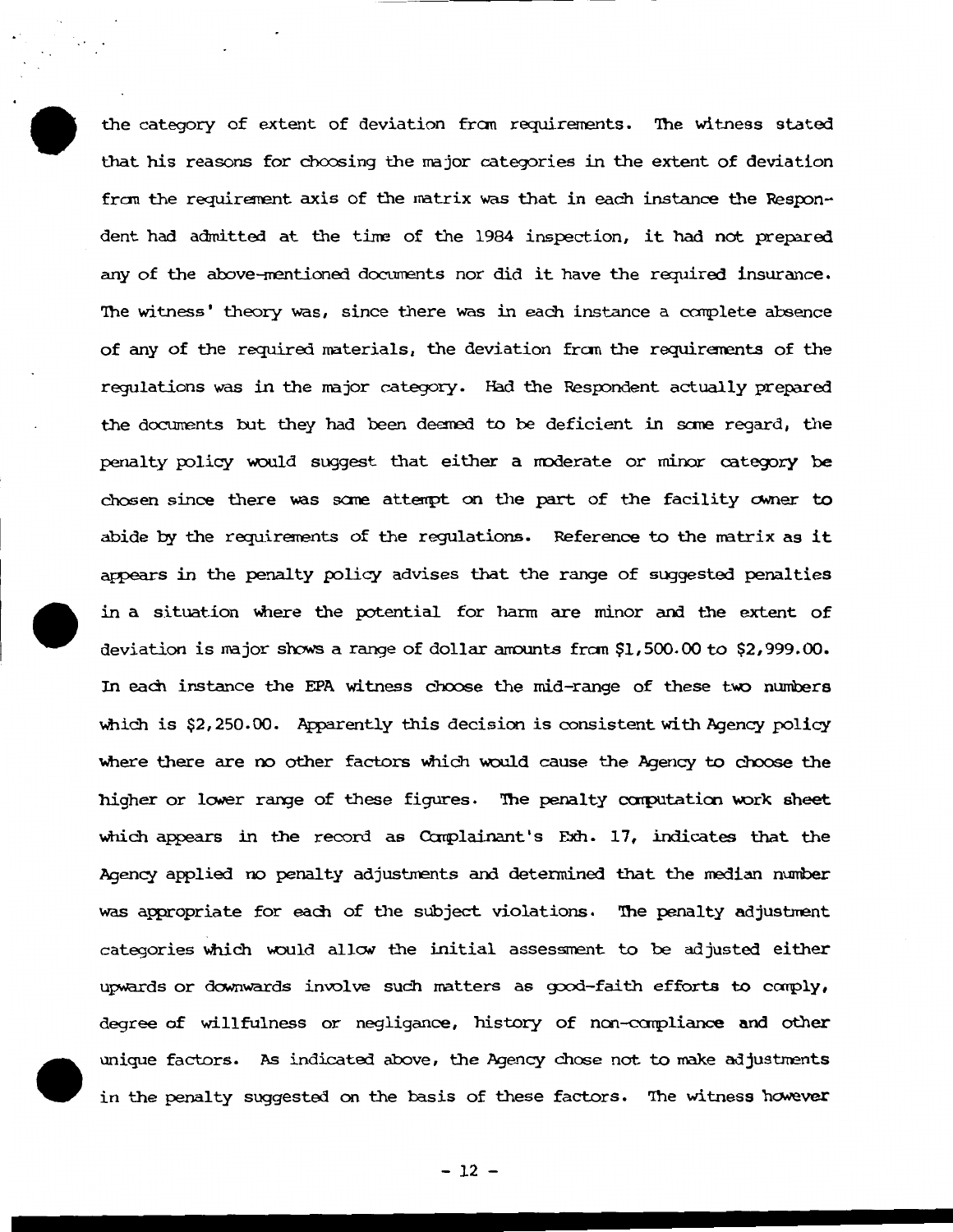testified that had he known at the time he calculated these penalties that the Respondent had been out of compliance from the outset, he would probably have adjusted that number upwards.

I have no quarrel with the rationale of the Agency in detennining the initial violation penalty anount in regard to these violations since the minor for potential for harm and the major extent of deviation seem to be appropriate under the circumstances in this case. However, due to what I consider to be good-faith efforts on the part of the Respondent and the unique factors involved, as described above, I am of the opinion that some downward adjustment of the suggested penalty is appropriate in this case. The record is clear that the Respondent was at the time of the inspection and for some period of years prior thereto involved in a good-faith effort to have its facility removed from the purview of the requlations and the Act. This endeavor was done with the knowledge and concurrence of the State agency and at several points in time it appeared that these efforts would be successful. It was only at the October 1983 meeting that the Respondent was advised that a major portion of its raw material stock which it had been advised was not ccnsidered to be hazardous was in fact hazardous, that an effort was nade to reverse its procedure from the position of trying to get out from under the regulations to a position of trying as quickly as possible to carply with the regulations. Given this set of facts and the fact that at the time of the inspection the Respondent and the State were engaged in negotiations which would ultimately result in the signing of a consent decree which would have resolved the matter at the State level and that the Respondent was at that point in time diligently pursuing the schedule of compliance activities which the State agency advised they must accomplish, in my judgement requires some penalty reduction. Only the fact that the file was forwarded to the EPA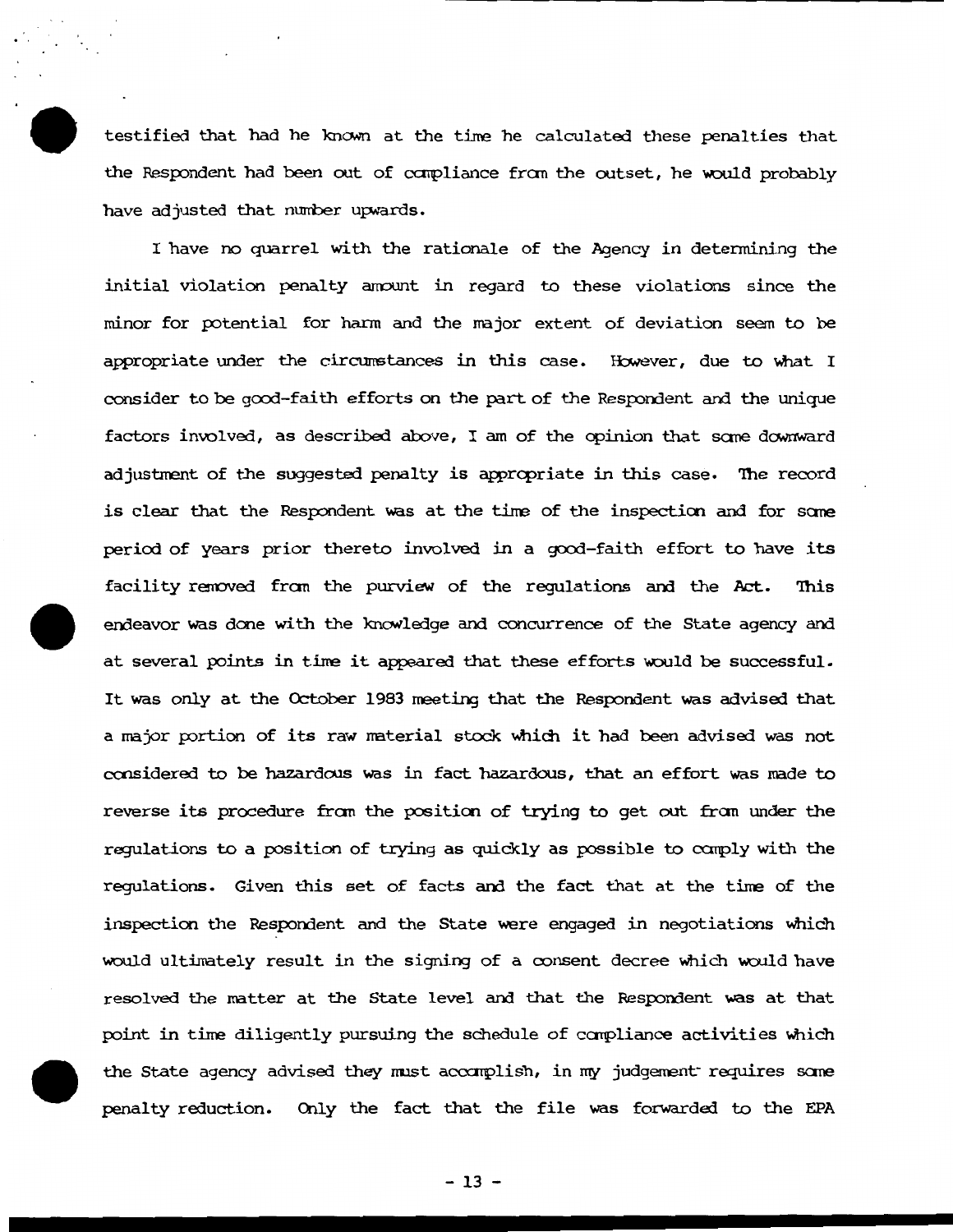prevented the ultimate execution of this document. In view of these goodfaith efforts and the unique situation that exists as to this Respondent, I am of the opinion that the proposed penalty for the above-mentioned violations should be in each instance reduced to \$1, 200.00.

The only portion of the complaint which was not the subject of the stipulation was the question of whether or not the security measures taken at the facility were adequate under the requlations. During the last inspection, the state inspector apparently misunderstood the facility persormel to the effect that the State inspector thought that no watchman was currently employed by the facility but that one was going to be hired in the future. At the trial, the witnesses for the Respondent all testified that they have had a watchman on the payroll for many years and that they had no idea as to heM this fact was misunderstood by the State inspector. '!he watchnan involved is on duty during non-operating hours and on weekends and holidays when the plant is closed. During operating hours, the Respondent felt that inasmuch as all their employeees had been advised to direct visitors and strangers appearing on the premises to a supervisor or to the office no additional guards were needed during those hours since the full ccnplerrent of enployees provided better security protection than would a single watchman roaming around the premises. The facility did not, however, at the time of the inspection have a fence or other natural or man-made barrier around the premises to keep persons and live stock from wandering into the active portions of the facility. Since the inspection and prior to the Hearing, the company has, at the insistence of the EPA, erected a six-foot cyclone fence entirely enclosing the facility with the exception, of  $\omega$ urse, of certain gates which are necessary to provide ingress and· egress to the plant for deliveries and shipments. In regard to security the Agency choose minor for harm and moderate

 $-14 -$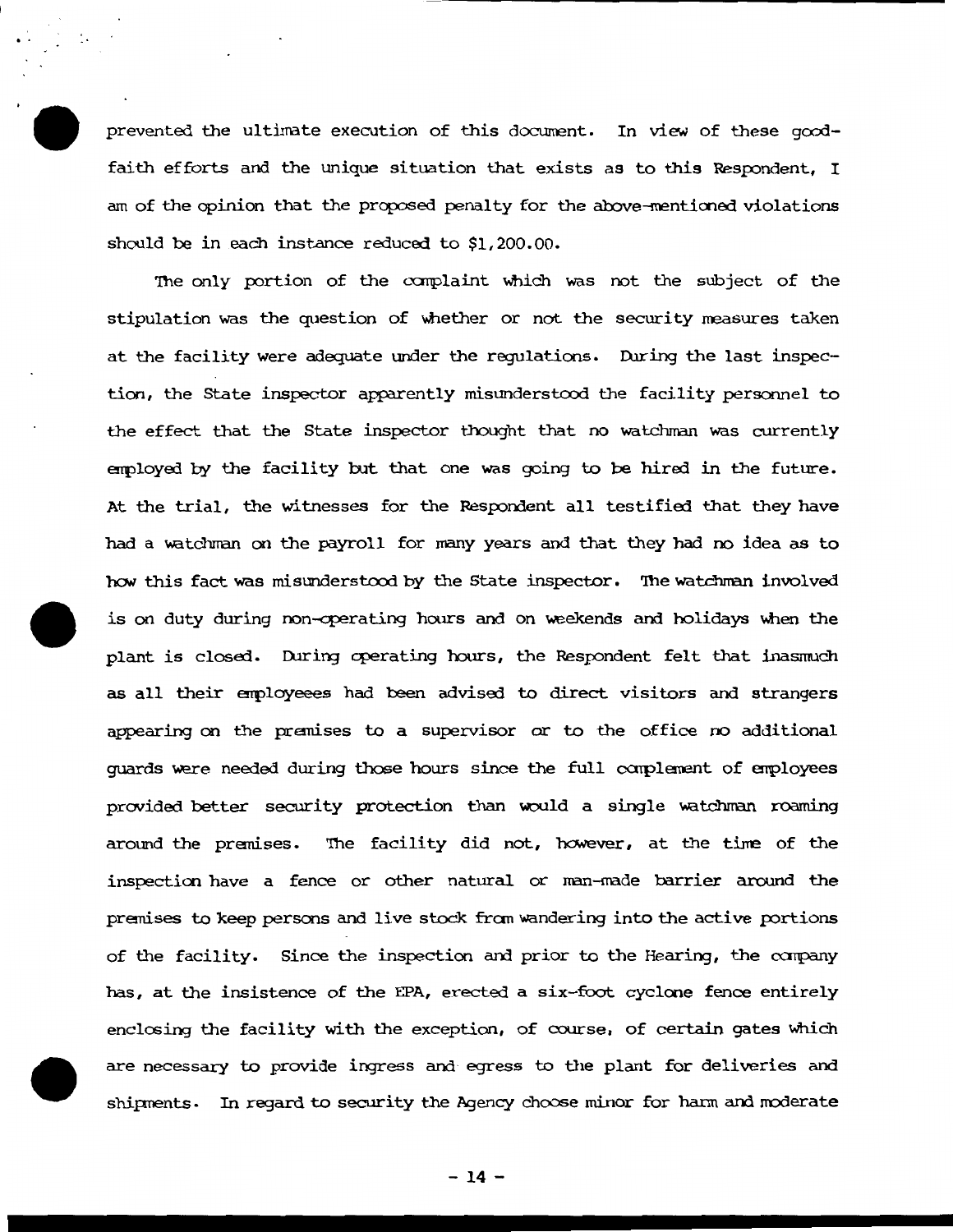for the extent of deviation resulting in a matrix range of fran \$500.00 to \$1,199.00. Once again the Agency choose as the appropriate penalty the  $mid$ -point of that range and assessed a penalty of \$1,000.00. A careful reading of the record leads one to conclude that, in assessing this penalty, the Agency was unaware of the fact that the facility did have a full-time watchman on duty to protect the facility from intruders during off-hours, weekends and holidays. Given this set of circumstances, it occurs to me that since the facility did have a watchman an its payroll, the penalty proposed by the Agency of \$1,000.00 should be reduced to \$750.00.

'Ihe next item in the list of proposed penalties has to do with the failure of the facility to have on file a closure plan. For that violation, the Agency determined that the potential for harm was moderate and the extent of deviation was major, arriving at a matrix cell range of from  $$8,000.00$  to  $$10,999.00$ . Once again the Agency chose the mid-point of that range and came up with a proposed penalty of \$9,500.00. The record is silent as to Why the Agency deviated fran its previcus practice in this case in regard to setting the penalties and chose a moderate potential for harm rather than a minor. Reference to the penalty policy provides no clue as to why the Agency chose the moderate range under potential for harm. Given that all of the violations, with the exception of the security portion, involved the failure of the Respondent to either prepare or have on file written documentation as opposed to the failure to handle its waste in a proper fashion, I see no rationale for determining a higher potential for harm in regard to the closure plan than for the other failures to provide documentation. The burden of proof is upon the Agency to present evidence that the proposed penalty is the appropriate penalty to be assessed. 'Ihe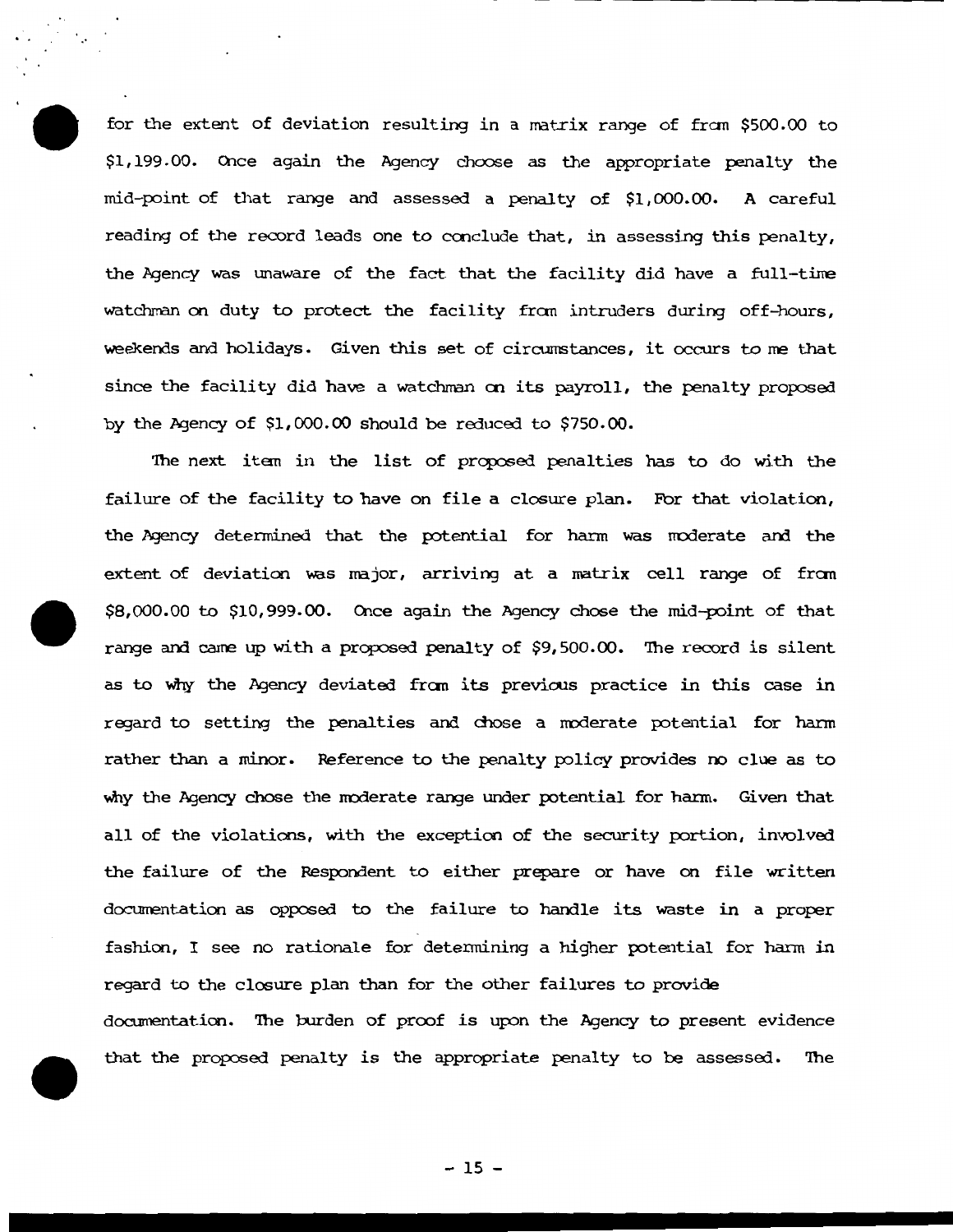Agency presented no reason for its choice of the moderate potential for harm in this instance as opposed to minor as in the other five violations assessed in this matter for failure to provide written material. Accordingly, I am of the opinicn that the potential for hann in regard to the closure plan should likewise be reduced to a minor cateogory thus placing us in a cell range of from \$1,500.00 to \$2, 999.00. Having done that and consistent with Agency policy, I would then choose the mid-point range of \$2,250.00. Likewise consistent with the previous discussion in regard to the good-faith efforts and the unique factors of this case, I am of the opinion that the penalty in regard to the closure plan should also be reduced to \$1, 200.00.

### Conclusion

It is concluded on the basis of the record that the Respondent has violated § 3008 of RCRA by failing to have prepared a waste analysis plan, inspection schedule, personnel training manual, contingency plan, a closure plan, and to have provided the required financial assurance documents and coverage for both closure and for sudden and non-sudden accidental occurences, and for having inadequate security measures at its premises. It is further concluded, for the reasons stated, that \$7,950.00 is an appropriate penalty for said violations and that a compliance order in the fonn hereinafter set forth should be issued.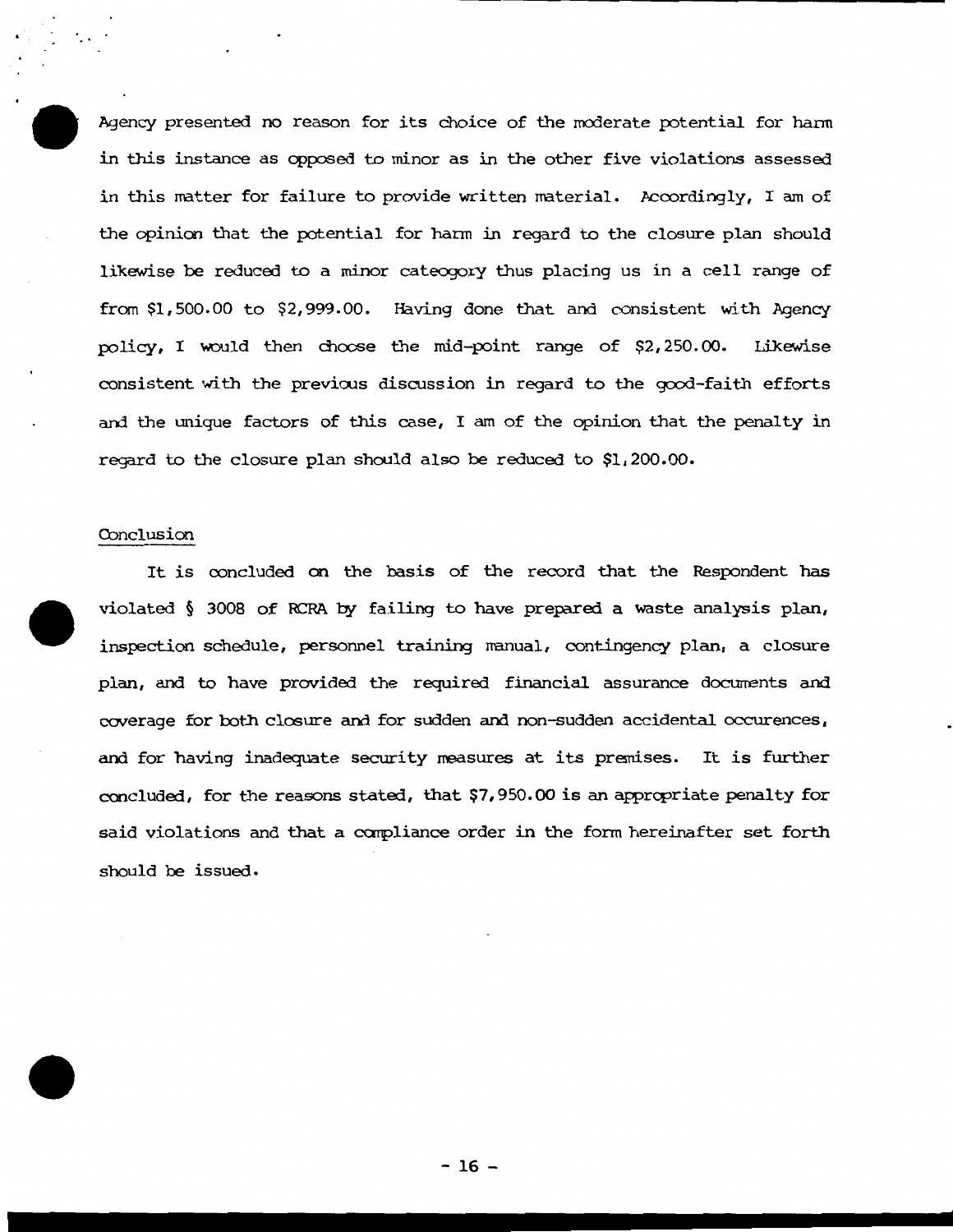## ORDER<sup>2</sup>

Pursuant to the Solid Waste Disposal Act, Section 3008, as amended, 42 U.S.C. 6928, the following Order is entered against Respondent, Frit Industries, Inc. :

1. (a) A civil penalty of \$7,950.00 is assessed against Respondent for violations of the Solid Waste Disposal Act found herein.

(b) Payment of the full amount of the civil penalty assessed shall be made within sixty (60) days of the service of the Final Order upon Respondent by forwarding, via certified mail, a cashiers' check or certified check payable to the Treasurer, United States of America, to

> U.S. Environmental Protection Agency, Region VI (Regional Hearing Clerk) Post Office Box 360582M Pittsburgh, PA 15251

2. Within thirty (30) days of the service of the Final Order,

Respondent shall:

(a) Complete and submit a proper Notification of Hazardous Waste Activity. Include all hazardous waste streams handled by the facility.

(b) Complete and submit a proper Federal Part A permit application. Indicate all hazardcus waste streams and hazardcus waste nanagement components used by the facility.

( c} Cbtain financial assurances for closure, sudden and non-sudden accidental occurrences as required by 40 C.F.R. Subpart H. Submit proof of carpliance.

 $240$  C.F.R. 22.27(c) provides that this Initial Decision shall became the Final Order of the Administrator within 45 days after its service upon the parties unless (1) an appeal is taken by a party to the proceedings, or (2) the Administrator elects, sua sponte, to review the Initial Decision. 40 C.F.R. 22.30(a) provides that such appeal may be taken by filing a Notice of Appeal within twenty {20) days after service of this Decision.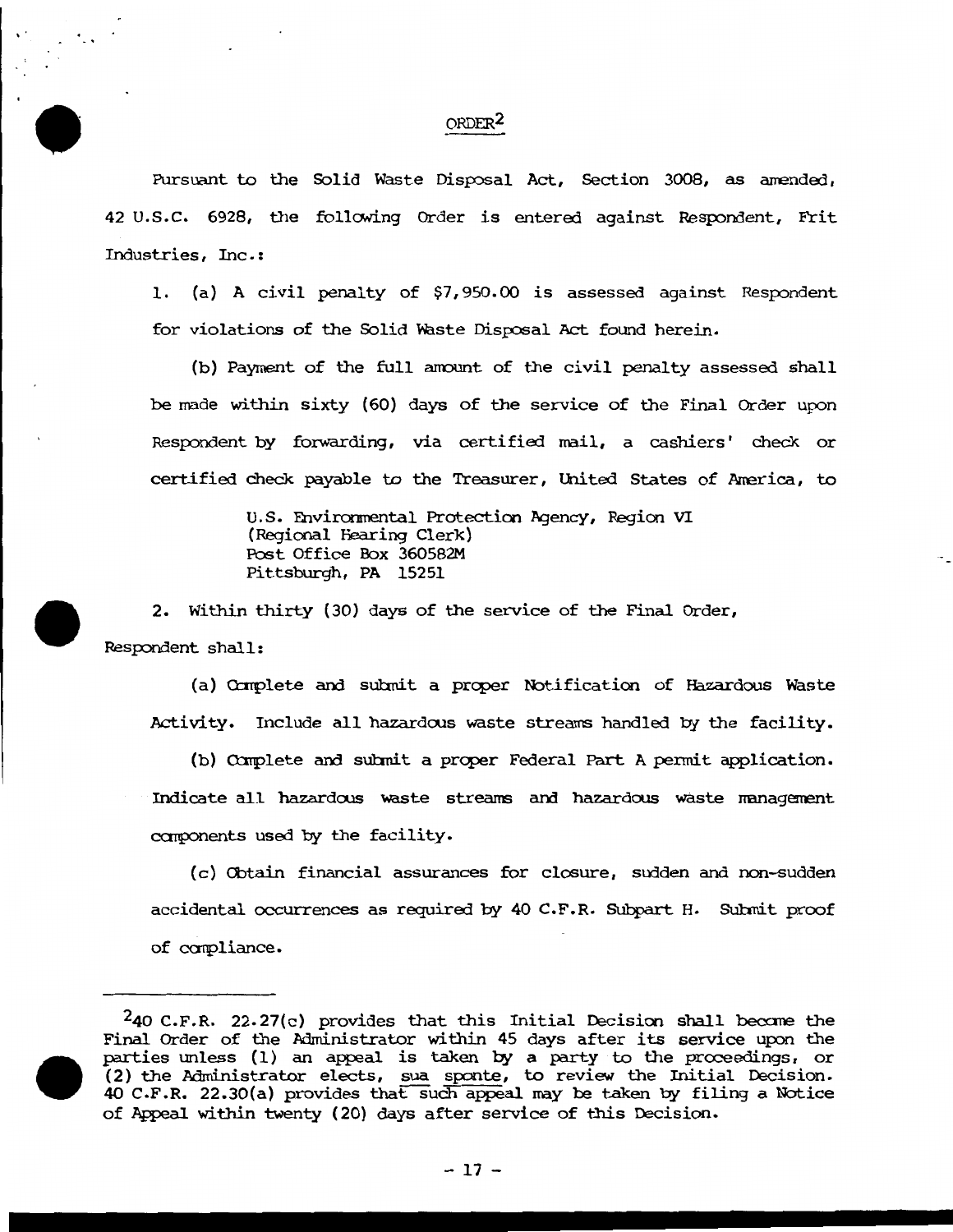(d) Implement proper security and post the necessary warning signs as required by 40 C.F.R.  $\S$  265.14. Submit proof of compliance.

(e) Develop and implement a written inspection schedule in accordance with 40 C.F.R.  $\S$  25.15(b). Record all inspections in an inspection log in accordance with 40 C.F.R.  $\S$  265.15(d). Submit proof of carpliance.

(f) Make the necessary arangements with the local authorities in accordance with 40 C.F.R. § 265.37.

(g) Develop and implement a proper personnel training program in accordance with 40 C.F.R.  $\S$  265.16. Submit proof of compliance.

(h) Develop and implement a proper waste analysis plan in accordance with 40 C.F.R. § 265.13(b). Submit proof of compliance.

(i) Develop a proper contingency plan in accordance with 40 C.F.R.  $§$ § 265.51, 265.52, and 265.53. Submit proof of compliance.

(i) Equip the facility with internal communications or alarm system as required by 40 C.F.R.  $\S$  265.34. Submit proof of compliance.

(k) Develop a prcper closure plan with an adequate closure cost estimate in accordance with 40 C.F.R.  $\S$  265.112 and 265.142. Submit a copy.

( 1) Test the leachate run-off fran the waste piles to determine if it is hazardous. Submit the results.

To the extent any of the above enumerated activities have been completed as of the date of this Order such documentation shall be submitted to the EPA within five (5} days of the receipt of this Order.

Administrativé Law Judge

DATED: August 5, 1985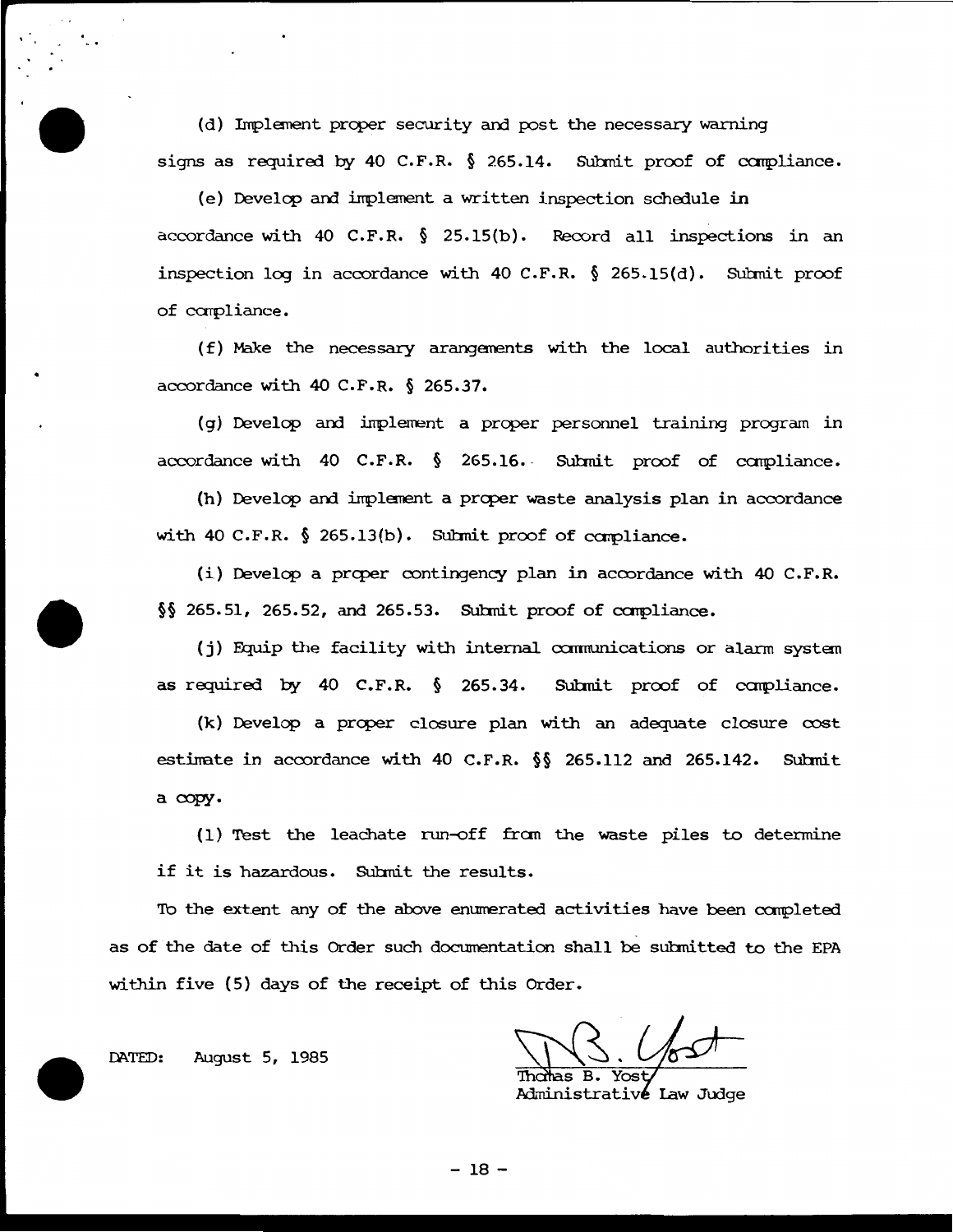#### EXHIBIT A

FRIT INDUSTRIES, INC. DOCKET NO. RCRA VI-415-H STIPUlATION OF FACfS

1. On or about August 18, 1980, Respondent notified as a generator, and a treatment, storage, and/or disposal facility.

2. Respondent is a generator of hazardous waste and an owner or operator of a hazardous waste managarent facility locating in airport Industrial Park, Walnut Ridge, Arkansas, which is used for treatment, storage, or disposal of hazardous wastes.

3. On or about November 19, 1980, and on May 31, 1984, Respondent was conducting its business of generating and/or treating, storing, or disposing of chemicals, including hazardoos waste, at its facility in Airport Industrial Park, in walnut Ridge, Arkansas.

4. On or about May 18, 1984, Respondent was sent a RCRA § 3007 letter requesting information about the operations of the facility.

5. On or about June 21, 1984, Respondent submitted a response to the RCRA § 3007 letter requesting infonnation about the operations of the facility.

6. On or about July 13, 1983, and May 31, 1984, Respondent was inspected by a representative or employee of Arkansas Department of Pollution Control and Ecology pursuant to Section 3007 of RCRA.

7. On or about May 31, 1984, and as stated in his letter dated June 21, 1984, Respondent did not have a written waste analysis plan at the facility.